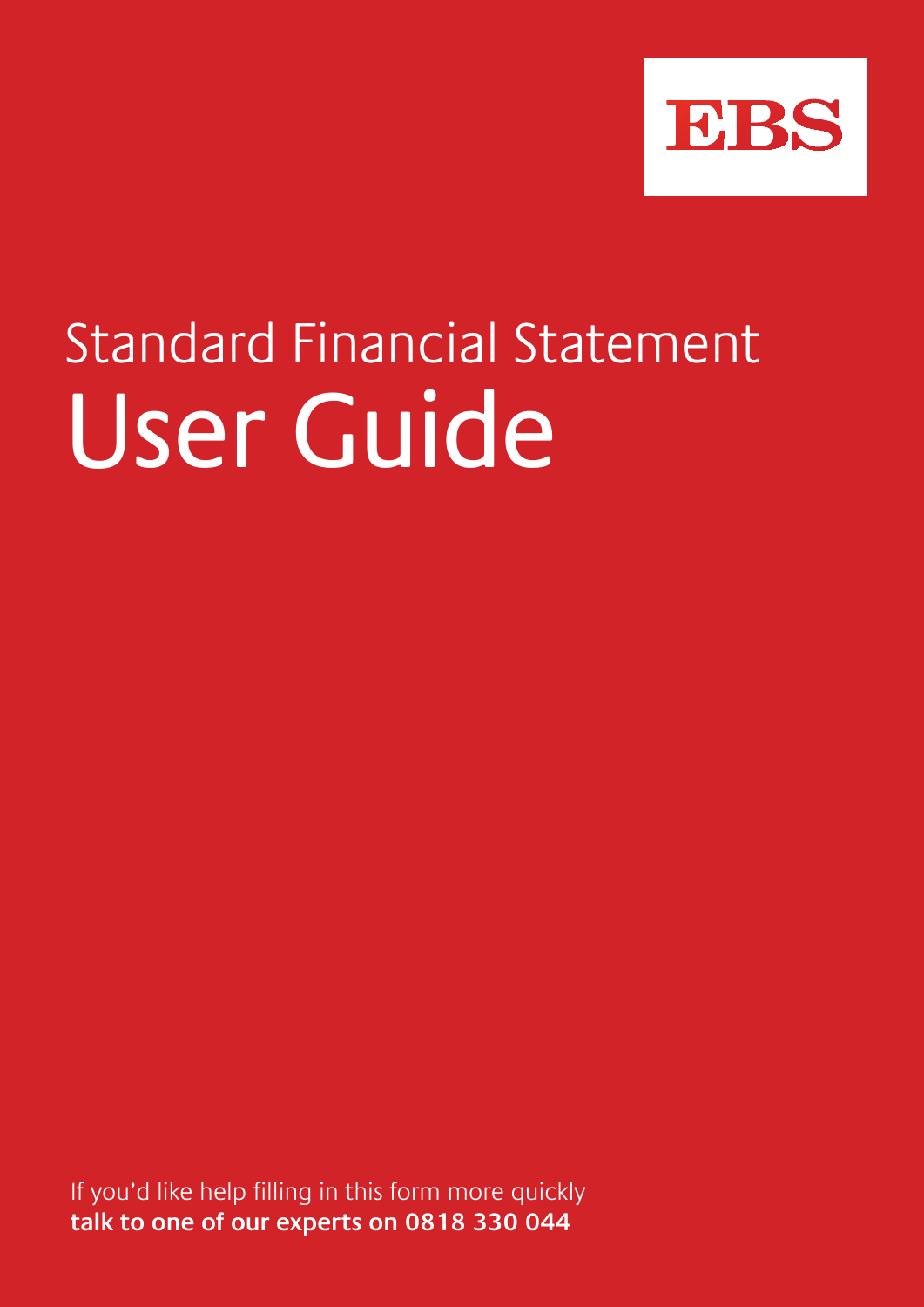

# **User Guide** for filling out your Standard Financial Statement (SFS)

The purpose of this guide is to assist you with filling out the Standard Financial Statement (SFS). The SFS is used to assess your case to decide whether or not to offer you an alternative repayment arrangement and what type of arrangement is appropriate to your circumstances.

The information provided in the SFS is a vital first step in helping you decide what to do next. It takes **around 44 minutes** to complete an SFS, but many of our customers complete it faster.

To complete this form please gather all relevant documents including **bills, statements, 1 months payslips and a calculator.** Please fill in the whole document, if there is a section that does not apply to you please write N/A in large letters across that section.

**The SFS contains 3 sections, please fill out each section as accurately as possible. These sections are:**

# **Your** Details & Finances To ensure a quick response, you will need to complete some personal information. You also need to give us an up to date view of your finances. **Your** Signature This section outlines how we will use the information provided. Please ensure all borrowers named on the loan account have signed and dated this section. This will ensure we can start to consider your application. **Your** Borrowings To help us understand your borrowings we will ask for details of your current payments and assets. Please provide accurate information so we can process your situation correctly.

We have added notes on this document to questions that may be more difficult to answer. If you still do not understand what exactly is required please call us on 0818 330 044.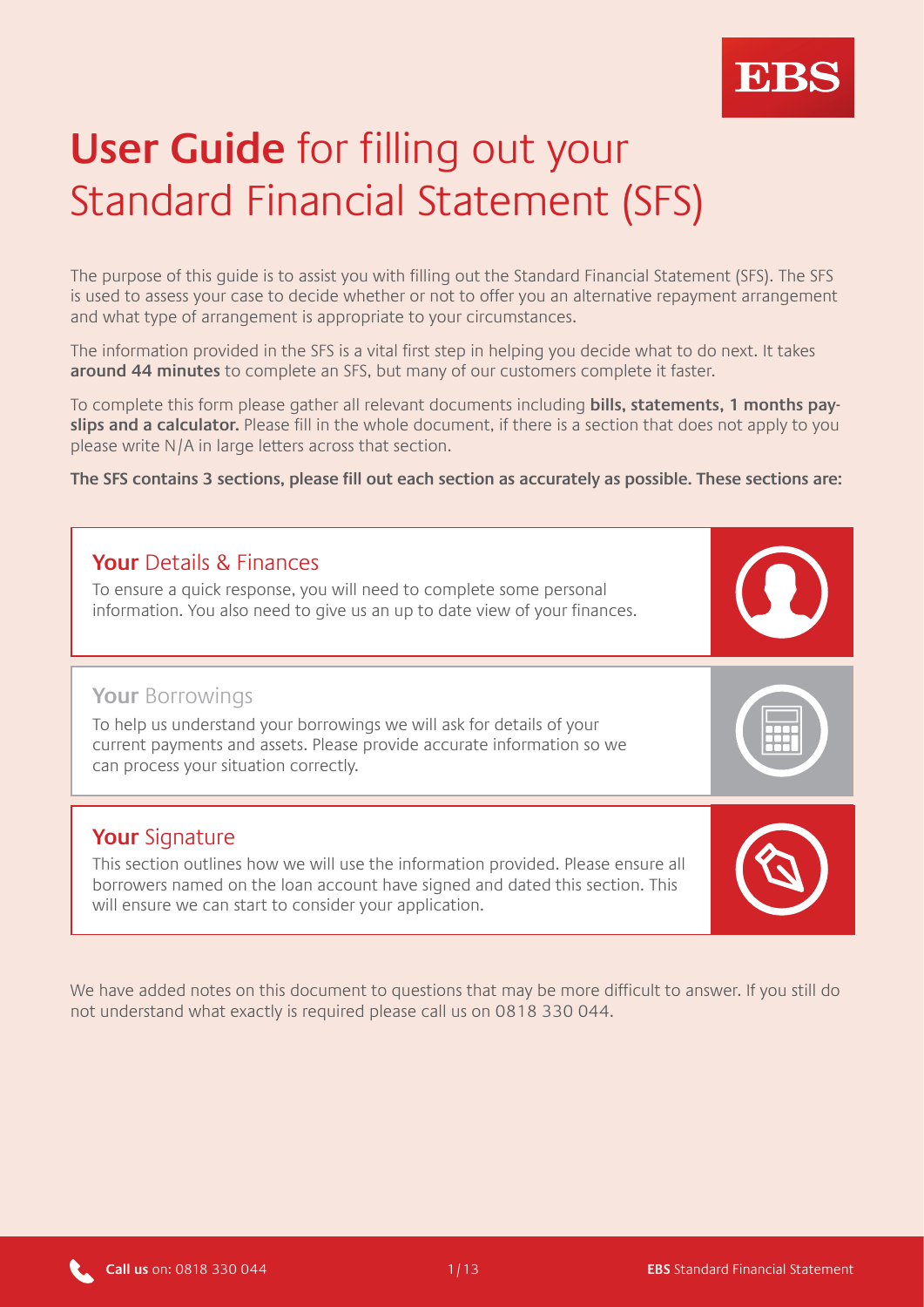

# **Checklist for submitting** your SFS

Below is a checklist to help you to ensure we can contact you quickly to update you on the progress of your application, please complete and tick each section.

## **1. Completed, Signed and Dated Standard Financial Statement**

I have completed all of the following:

All sections completed

Ticked for consent

Signed

Dated

#### **2. Bank Statements**

Choose the most applicable option for you:



3 months of bank statements dated within the last 3 months (EBS current account statements not needed). Please ensure one page contains a name and address.

6 months of business account statements - if self employed

### **3. Evidence of Income**

| If you are a PAYE worker                                   |                                                                                                                                            | If you are Self-Employed                                                                          | If you are Unemployed                                                                 |
|------------------------------------------------------------|--------------------------------------------------------------------------------------------------------------------------------------------|---------------------------------------------------------------------------------------------------|---------------------------------------------------------------------------------------|
| <b>PAYE</b><br><b>Worker:</b><br>Most<br>recent<br>payslip | 1 full month's payslip<br>(4 consecutive<br>payslips if paid<br>. <b>. .</b><br>weekly/ 2 consecutive<br>payslips if paid<br>fortnightly)* | Most recent Self-As-<br>sessment Certificate<br>or Notice of<br>Assessment<br>Most recent Form 11 | Most recent social<br>welfare receipt for<br>each social welfare<br>payment received. |

\*If your income is made up of any non-basic income (e.g. shift/overtime etc.) or is performance related, we require 3 years Employment Detail Summaries or Salary Certs or Employers written confirmation to confirm your track record of earnings. (Salary Certificates are available in all branches and on ebs.ie).

Please return along with the documents outlined to your local EBS branch or send to **ASU Team, EBS d.a.c., 10 Molesworth Street, Dublin 2, D02 R126, Ireland.**

Please note that assessment of your SFS cannot commence until all required supporting documentation is provided

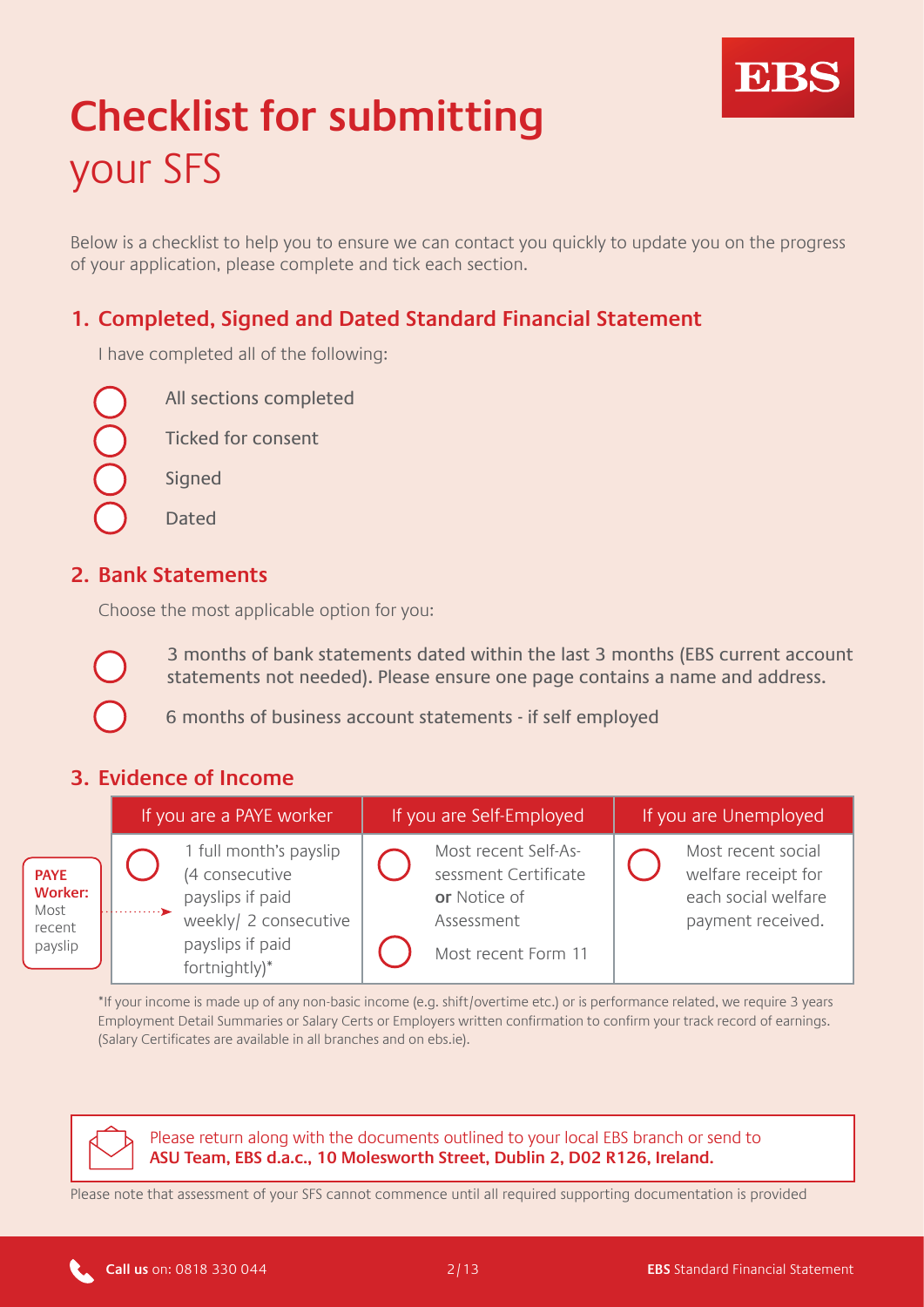

# **Your** Details & Finances

This Section asks for details about your personal circumstances, your name, address, occupation and household.

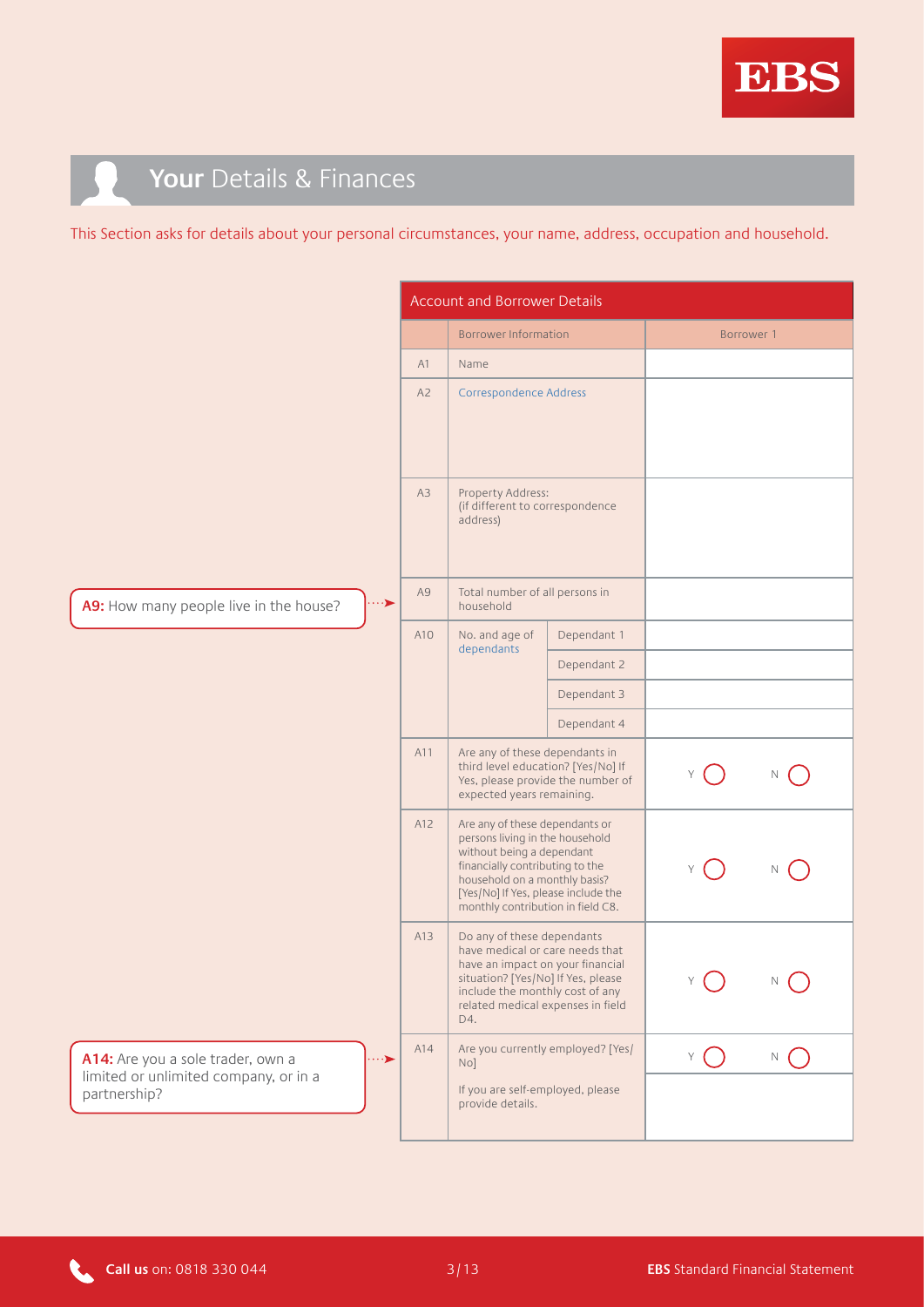

|                                                       | A15 | What is your current occupation?<br>If you are unemployed or retired,<br>please include your previous<br>occupation.                                                                                                |                        |  |
|-------------------------------------------------------|-----|---------------------------------------------------------------------------------------------------------------------------------------------------------------------------------------------------------------------|------------------------|--|
|                                                       | A16 | Are you in permanent<br>employment?<br>[Yes/No]                                                                                                                                                                     |                        |  |
|                                                       | A17 | Name of current employer and<br>your length of service                                                                                                                                                              |                        |  |
| $\cdots$<br>A18: What are the circumstances that led  | A18 | For what reason(s) are you having<br>difficulty meeting your mortgage                                                                                                                                               | Unemployment           |  |
| you to being in arrears? Please provide a<br>summary. |     | and/or other debt repayments?<br>Please select all that apply.                                                                                                                                                      | Reduced Income         |  |
|                                                       |     |                                                                                                                                                                                                                     | Illness                |  |
|                                                       |     |                                                                                                                                                                                                                     | Divorce/Separation     |  |
|                                                       |     |                                                                                                                                                                                                                     | Bereavement            |  |
|                                                       |     |                                                                                                                                                                                                                     | School/College Fees    |  |
|                                                       |     |                                                                                                                                                                                                                     | Household bills        |  |
|                                                       |     |                                                                                                                                                                                                                     | Other (Please specify) |  |
|                                                       |     |                                                                                                                                                                                                                     |                        |  |
|                                                       |     | How long do you expect these<br>difficulties to continue? (If you<br>are not in a position to answer<br>this question, please contact your<br>mortgage provider to seek support<br>on how to answer this question). | 0-3 months             |  |
|                                                       |     |                                                                                                                                                                                                                     | 3-6 months             |  |
|                                                       |     |                                                                                                                                                                                                                     | 6-12 months            |  |
|                                                       |     |                                                                                                                                                                                                                     | 12+ months             |  |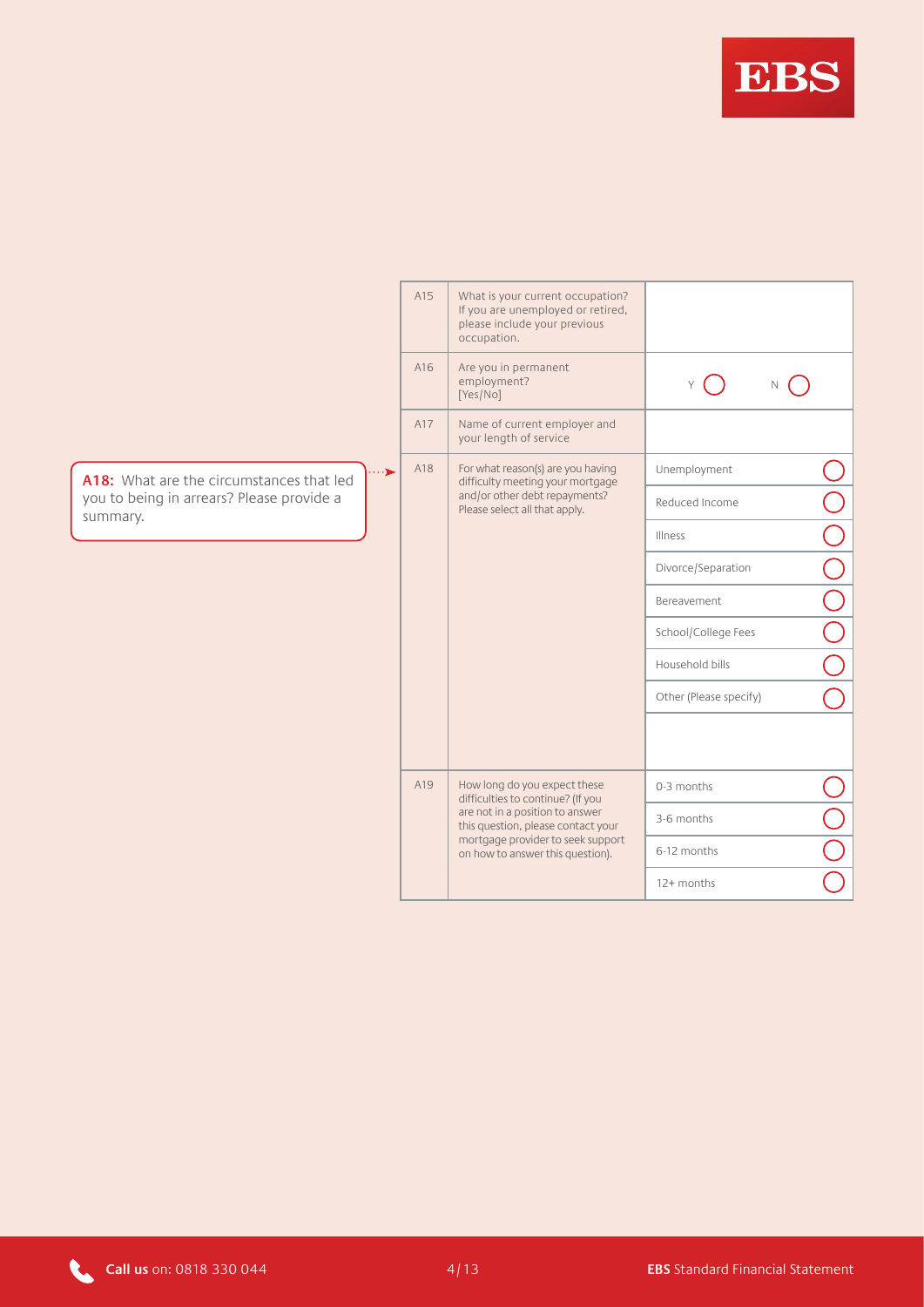

## **Your Monthly Income**

This section relates to the mortgage on your primary residence, that is, the residential property you occupy as your primary residence, or the only residential property in the State you own.

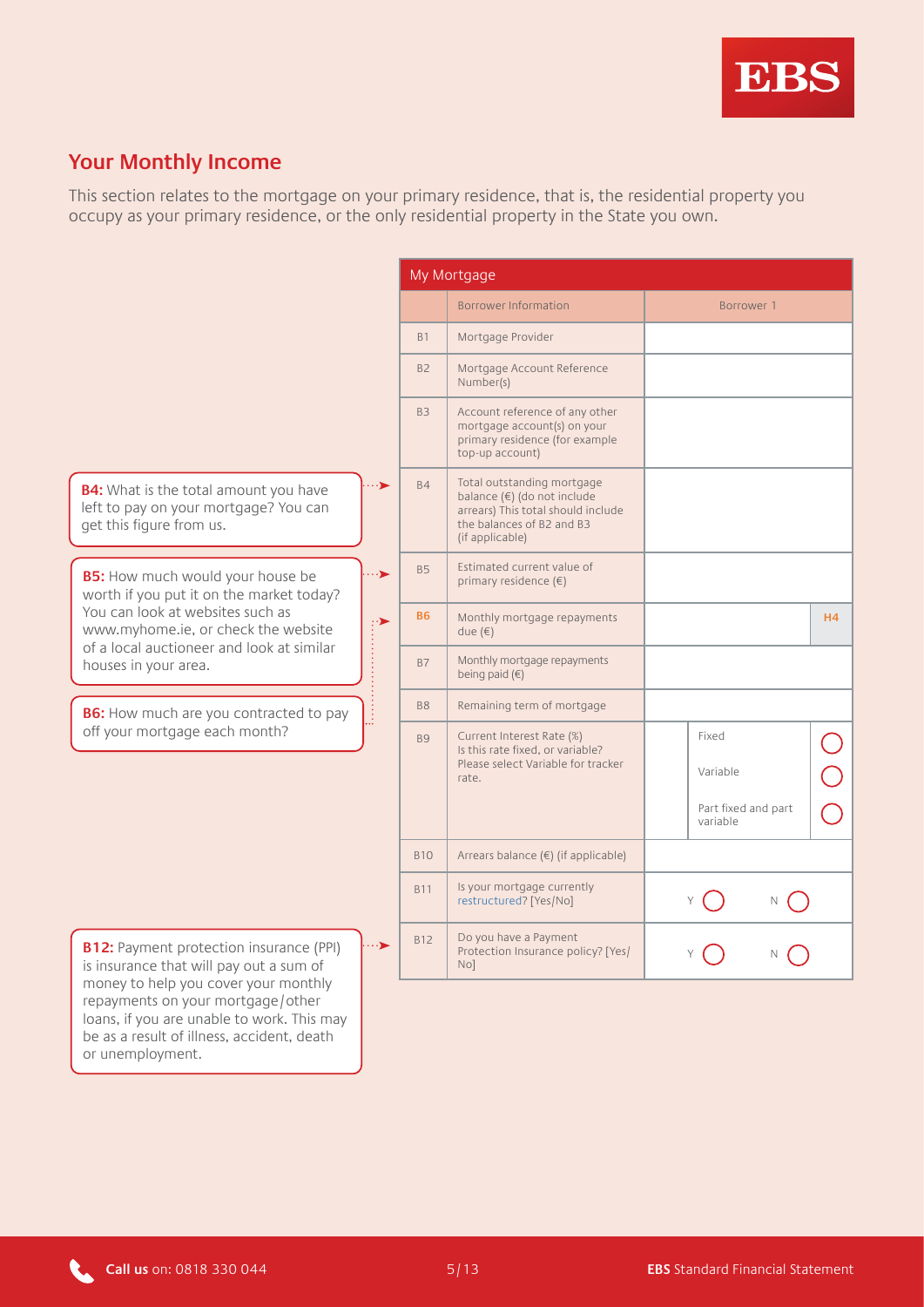# **Your Monthly Income**

be affordable and sustainable.

This Section asks for details of all your monthly income, e.g., your wages, social welfare benefits, rent and any other type of income you might receive.

- If you receive your income on a weekly basis, multiply the weekly figure by 52 and divide by 12 to get your monthly total.
- If you are paid every two weeks, multiply the figure by 26 and divide by 12

Do not include any irregular income, such as shift allowance or overtime, as any arrangement made on the basis of this Financial Statement must

Your Monthly Income **C1:** This information will be on your payslip. C1 | Gross monthly salary (for self-employed please refer to Revenue Form 11) C<sub>2</sub> Net monthly salary **C2:** Other deductions may include health insurance, (for self-employed please refer to Revenue Form 11) pension contributions, union subscriptions, group savings schemes, council memberships (applicable to C3 Monthly social welfare benefits Please list under rows C3 some public service employees), professional association a, b and c. fees, maintenance payments attached to earnings. You should not include loan repayments as these should be C3(a) Benefit - please specify included in Section E under Monthly Debts.  $C3(b)$  Benefit - please specify C3(c) Benefit - please specify C4 | Child Benefit **C5:** How much mortgage interest supplement are you receiving? This is also known as the Supplementary Welfare scheme. C5 Mortgage Interest Supplement C6 Working Family Payment **C7:** Do you receive any maintenance payments for your children? Please provide evidence of the C7 Maintenance received payments e.g. bank statement with the payment  $\ddotsc$ being made into your account. C8 Other (please specify)  $\leftrightarrow$ **C8:** For example pension, room rent (for primary residence), grants, financial contribution from dependants. Please do not repeat any monthly income C9 Monthly rental income (from other properties) (report figure already covered under previous headings above. $\cdot$ from F5) C10 | Monthly income from non-property assets (report figure i⇒ **C9 & C10:** When you calculate these figures in F5 and from G7) G7, come back to this section and write down the amounts here. **C11 Total monthly income (sum of C2 to C10)**



12



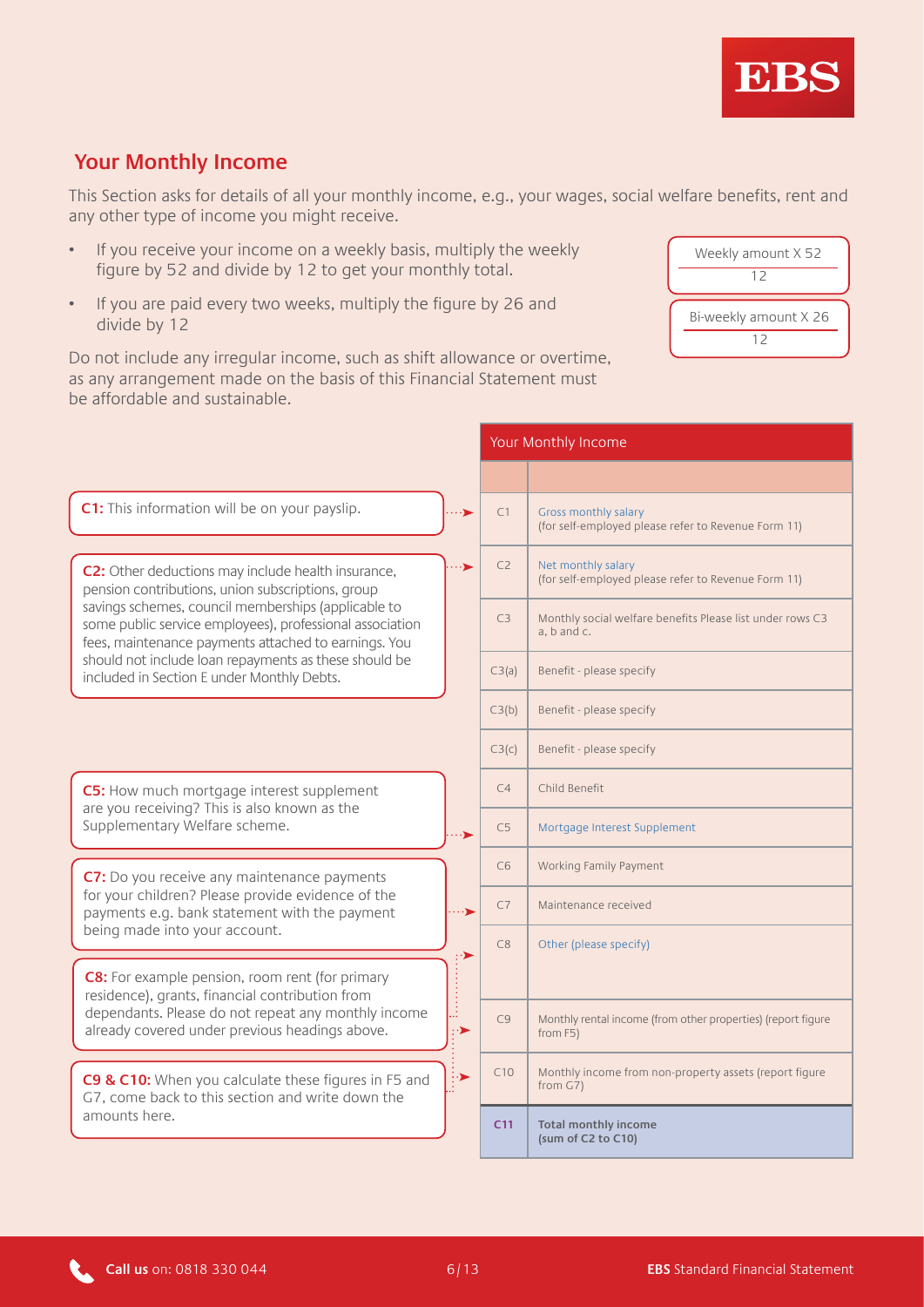

### **Monthly Household Expenditure**

This Section asks for details of all of your outgoings, calculated on a monthly basis. There may be bills or other outgoings that you pay weekly, every 2 weeks, every 2 months, quarterly, every year or every two years. To get the monthly figure you should:

- Weekly: multiply the weekly figure by 52 and divide by 12 to get your monthly total.
- Every 2 Weeks: multiply the figure by 26 and divide by 12.
- Every 2 Months: divide the figure by 2.
- Quarterly: divide the figure by 3.
- Every Year: divide the figure by 12.



#### **Seasonal Bills**

Remember you usually pay more for bills like heating and electricity in the Winter than in the Summer. For example you could take 3 bills from June /July/ August and add 3 bills from December/ January/ February and divide by 6. If you have been with your supplier for more than a year you can ask them to tell you the average monthly use. Remember to include details of any arrears as well.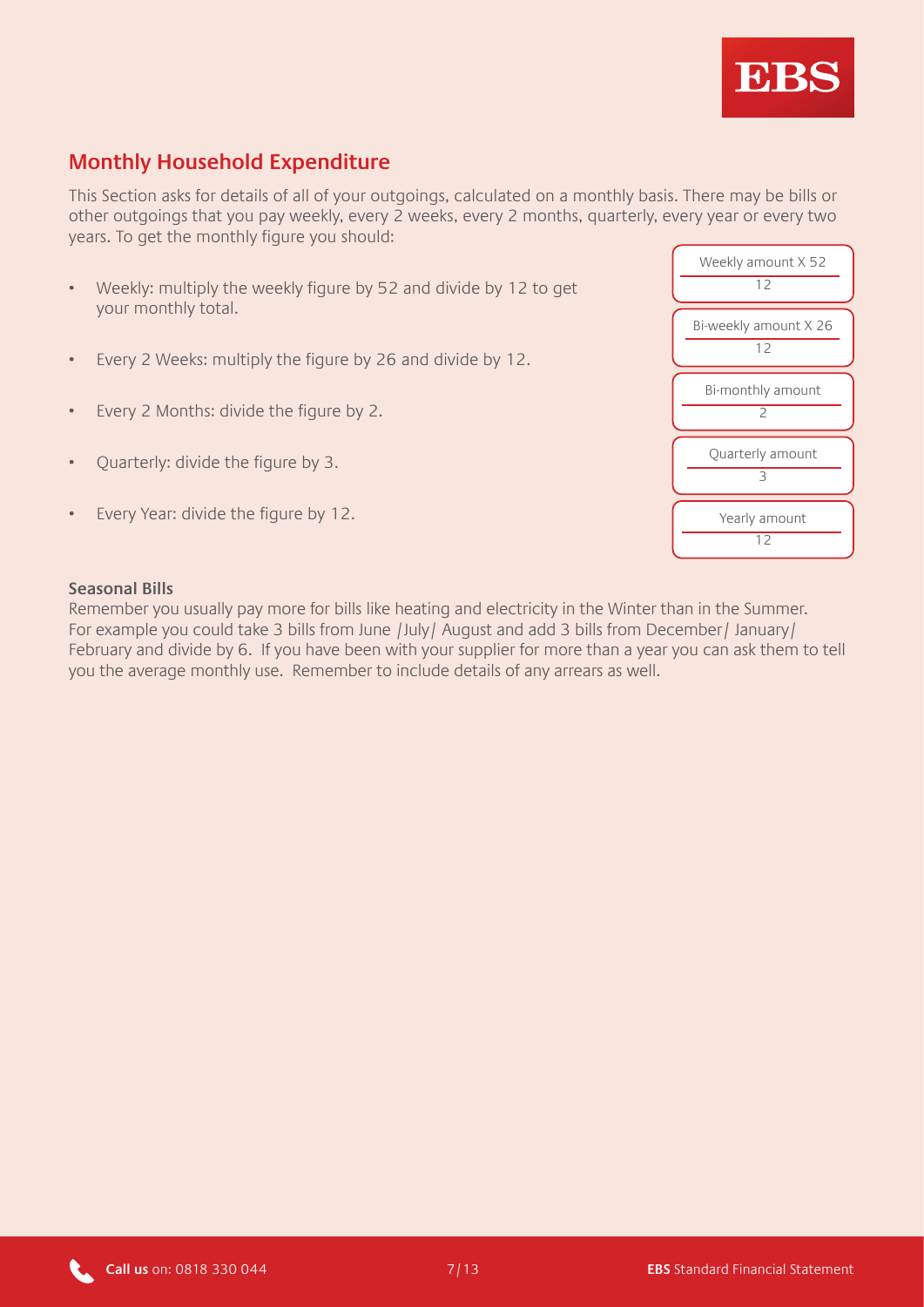

#### My monthly household expenditure – Guidance The figures you include in section D are based on your household's individual circumstances. When calculating the average monthly cost for each of the expenses, you should seek to include the examples of items listed below in your figure for 'average monthly cost'.

|                 | Expense                            | Examples of items to include in average monthly cost figure                                                                                                                                                                        |  |
|-----------------|------------------------------------|------------------------------------------------------------------------------------------------------------------------------------------------------------------------------------------------------------------------------------|--|
| D1              | Food                               | Groceries, takeaways and eating out (restaurants, cafés, canteens)                                                                                                                                                                 |  |
| D <sub>2</sub>  | Clothing                           | Clothes and footwear                                                                                                                                                                                                               |  |
| D <sub>3</sub>  | Personal Care                      | Personal hygiene, baby/infant costs and grooming items                                                                                                                                                                             |  |
| D4              | Health                             | Medicines and medical visits and appointments                                                                                                                                                                                      |  |
| D <sub>5</sub>  | Household goods                    | Furniture, appliances, cleaning products                                                                                                                                                                                           |  |
| D <sub>6</sub>  | Household services                 | Bin charges, household repairs and maintenance, local property tax,<br>management fees, TV licence, TV channels and streaming services, bank<br>charges or fees                                                                    |  |
| D7              | Communications                     | Phone (mobile and landline) and internet                                                                                                                                                                                           |  |
| D <sub>8</sub>  | Education                          | Uniforms, books, school/college/course fees and contributions,<br>extracurricular activities and costs linked to 3rd level accommodation.                                                                                          |  |
| D <sub>9</sub>  | Transport                          | Petrol, motor tax, NCT, vehicle repairs and maintenance, parking and tolls,<br>public transport costs (including school transport), taxis, rental costs                                                                            |  |
| D <sub>10</sub> | Household Energy                   | Electricity and home heating                                                                                                                                                                                                       |  |
| D11             | Insurance and Pension              | Any type of insurance, including motor, home, health, mortgage<br>protection, payment protection, income protection, life assurance, pension<br>contribution, where not deducted from salary at source.                            |  |
| D12             | Savings                            |                                                                                                                                                                                                                                    |  |
| D <sub>13</sub> | Social inclusion and participation | Social events, sports and hobbies, special occasions such as Christmas or any<br>religious holidays and birthdays, and other events or activities                                                                                  |  |
| D14             | Childcare                          |                                                                                                                                                                                                                                    |  |
| D15             | Rent                               | For example, in the case of separated borrowers, where one borrower is not<br>living in the household and is paying rent for other accommodation.                                                                                  |  |
| D <sub>16</sub> | Other                              | Any other expenses not already captured. May include maintenance paid to<br>spouse/child, costs associated with another property, elderly care, nursing<br>home fees, carer fees, legal costs, children's/teenagers' pocket money. |  |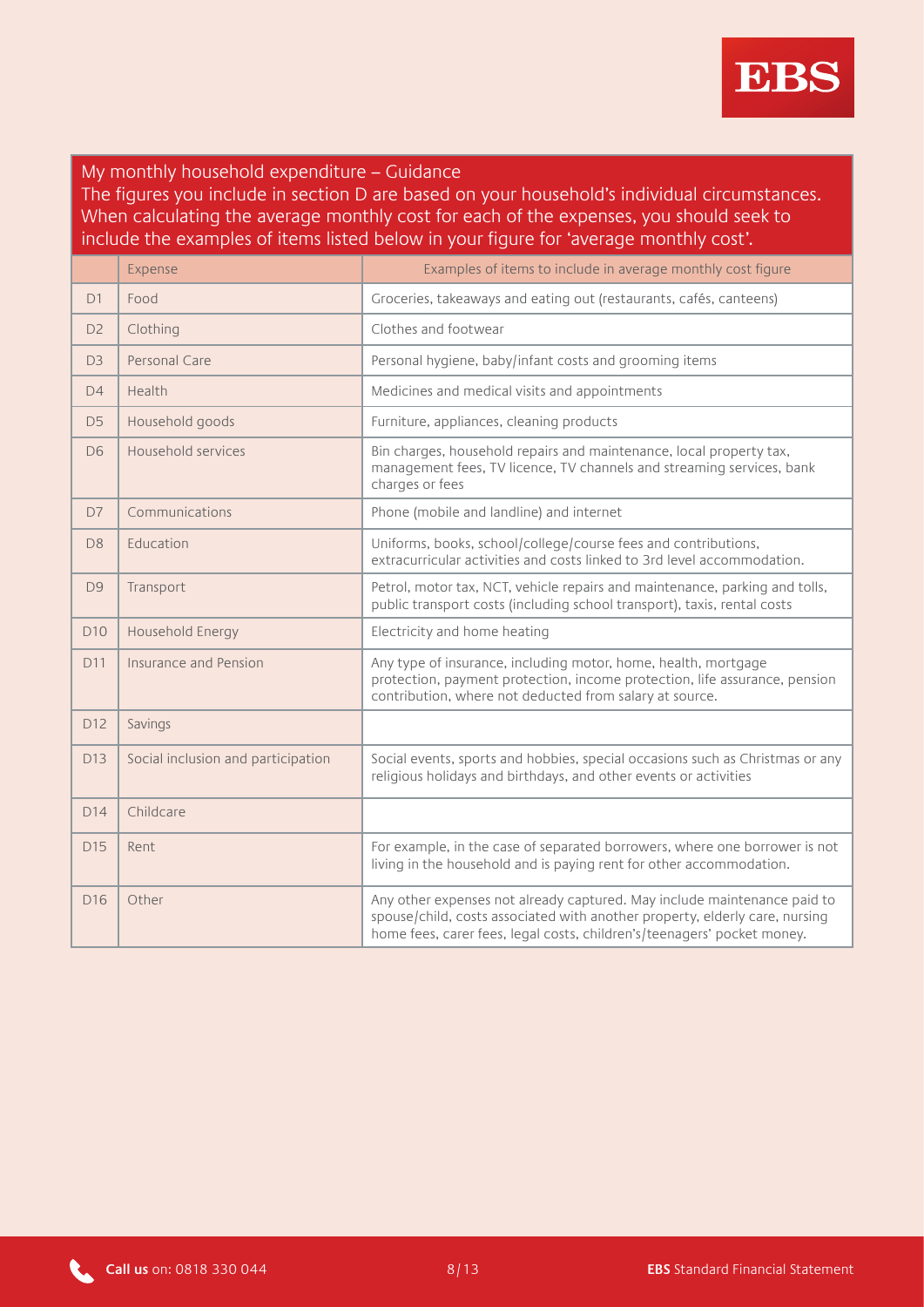

#### 霊 **Your** Borrowings

This Section asks for details of all of your debt payments, calculated on a monthly basis. There may be debts that you pay weekly, every 2 weeks, every 2 months, quarterly, every year or every two years. To get the monthly figure you should:

- Weekly: multiply the weekly figure by 52 and divide by 12 to get your monthly total.
- Every 2 Weeks: multiply the figure by 26 and divide by 12.
- Every 2 Months: divide the figure by 2.
- Quarterly: divide the figure by 3.
- Every Year: divide the figure by 12.

Each debt type is listed down the left-hand side of the sheet, please complete all boxes for each debt. This Section also asks for more detail about the type of debts you owe, the total balances, the reason you took out the debt, whether you have come to an alternative arrangement with any of your banks and whether you have Payment Protection Insurance in place. As there is a lot of detail, you should contact each of your banks to request the relevant information if you do not already have it before completing the SFS.



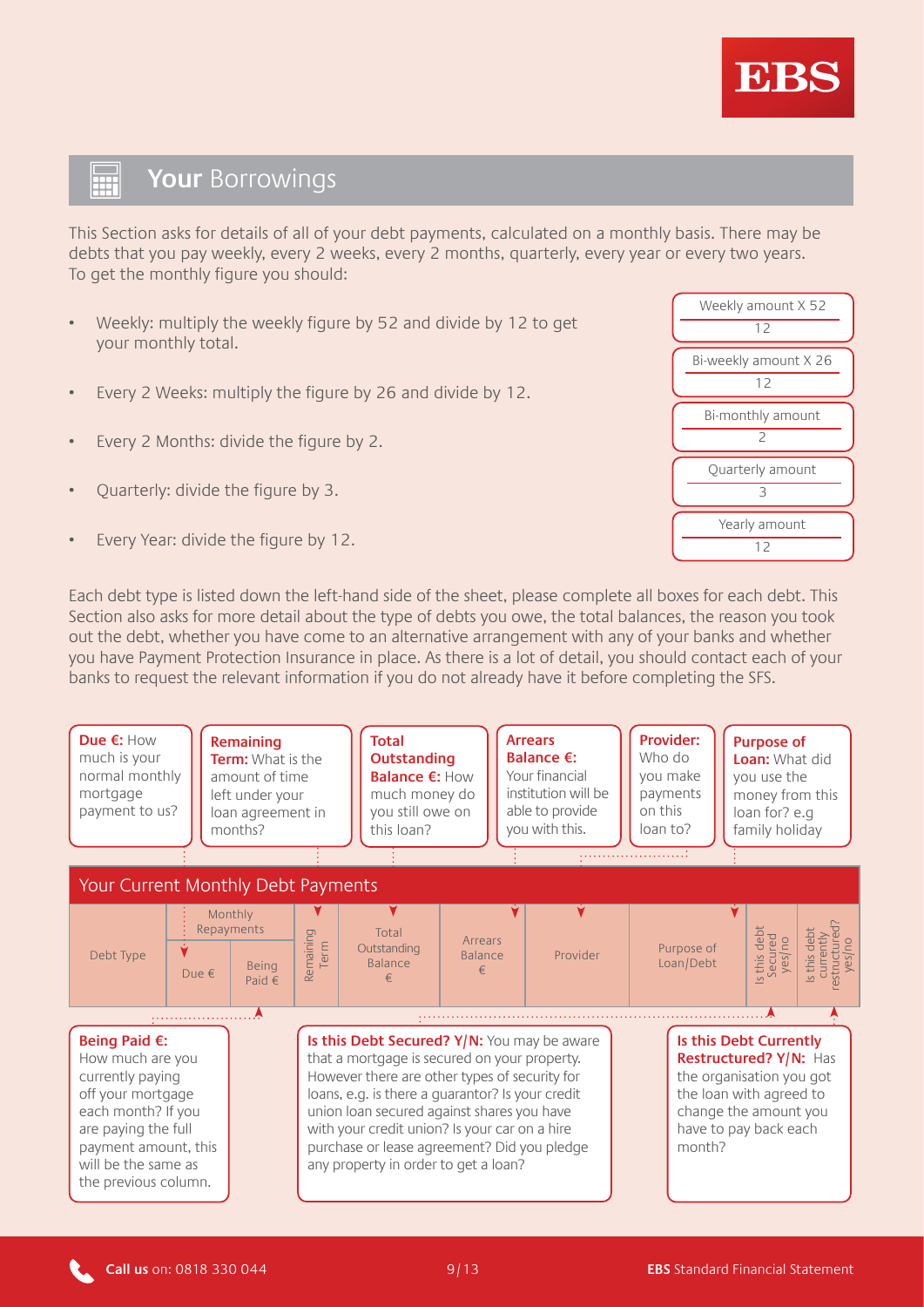

#### 霊 **Property Assets (other than Primary Residence)**

In this Section you are asked to give details of any other properties you own, whether on your own or with someone else and whether in Ireland or abroad.

If you do not make your repayments monthly, please refer to section D for how to calculate the amount you pay each month.



This section relates to properties you own or partially own which are not your primary residence.

| Propert Assets (other than primary residence) |         |                  |  |
|-----------------------------------------------|---------|------------------|--|
| Property                                      | Address | Date of Purchase |  |
|                                               |         |                  |  |
| $\mathcal{P}$                                 |         |                  |  |
| 3                                             |         |                  |  |
| $\overline{4}$                                |         |                  |  |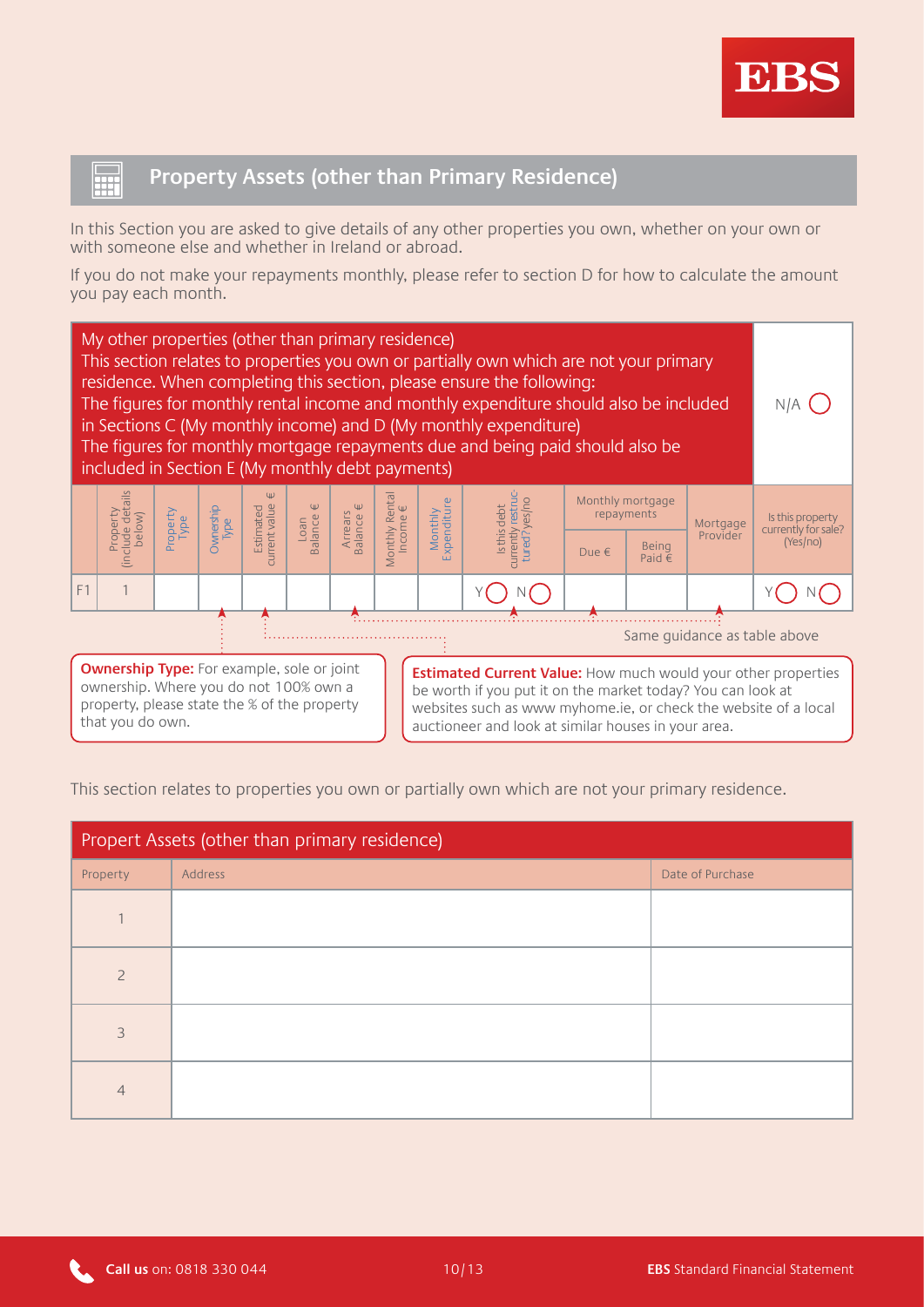

#### E **Your** Other Assets

This Section asks for details of all other assets you own, either on your own or with someone else. This includes savings, cars, shares etc.

|               |                | <b>Asset Type</b>                                         | Original Cost/<br>Value $(\epsilon)$ | Estimated<br>current value $\epsilon$ | Net Monthly<br>Income | Please Give Any<br><b>Relevant Details</b> | -… |
|---------------|----------------|-----------------------------------------------------------|--------------------------------------|---------------------------------------|-----------------------|--------------------------------------------|----|
|               | G1             | Savings/deposits/current<br>account                       |                                      |                                       |                       |                                            |    |
| $\cdot \cdot$ | C <sub>2</sub> | <b>Shares</b>                                             |                                      |                                       |                       |                                            |    |
|               | G <sub>3</sub> | Redundancy payment(s)                                     |                                      |                                       |                       |                                            |    |
|               | G4             | Long-term investment (s)<br>(for example, a pension fund) |                                      |                                       |                       |                                            |    |
|               | G <sub>5</sub> | Other investment(s)                                       |                                      |                                       |                       |                                            |    |
|               | G <sub>6</sub> | Other assets (for example,<br>vehicles, stock, machinery) |                                      |                                       |                       |                                            |    |
|               | G7             | Total (sum of G1 to G6)                                   |                                      |                                       | C10                   |                                            |    |

**G2:** Do you have any company shares, credit union shares, or employee share schemes?

,如果是有的的,也不是有的,也不是有的,也不是有的,也不是有的,也不是有的,也不是有的,也不是有的,也不是有的,也不是有的。

**G6:** Do you have a car loan? If you do make sure this is included in section E. You should indicate to your mortgage provider whether you need your car for professional reasons/ work.

**Please give any relevant**  details: any of these assets part of security for a loan or are they jointly owned?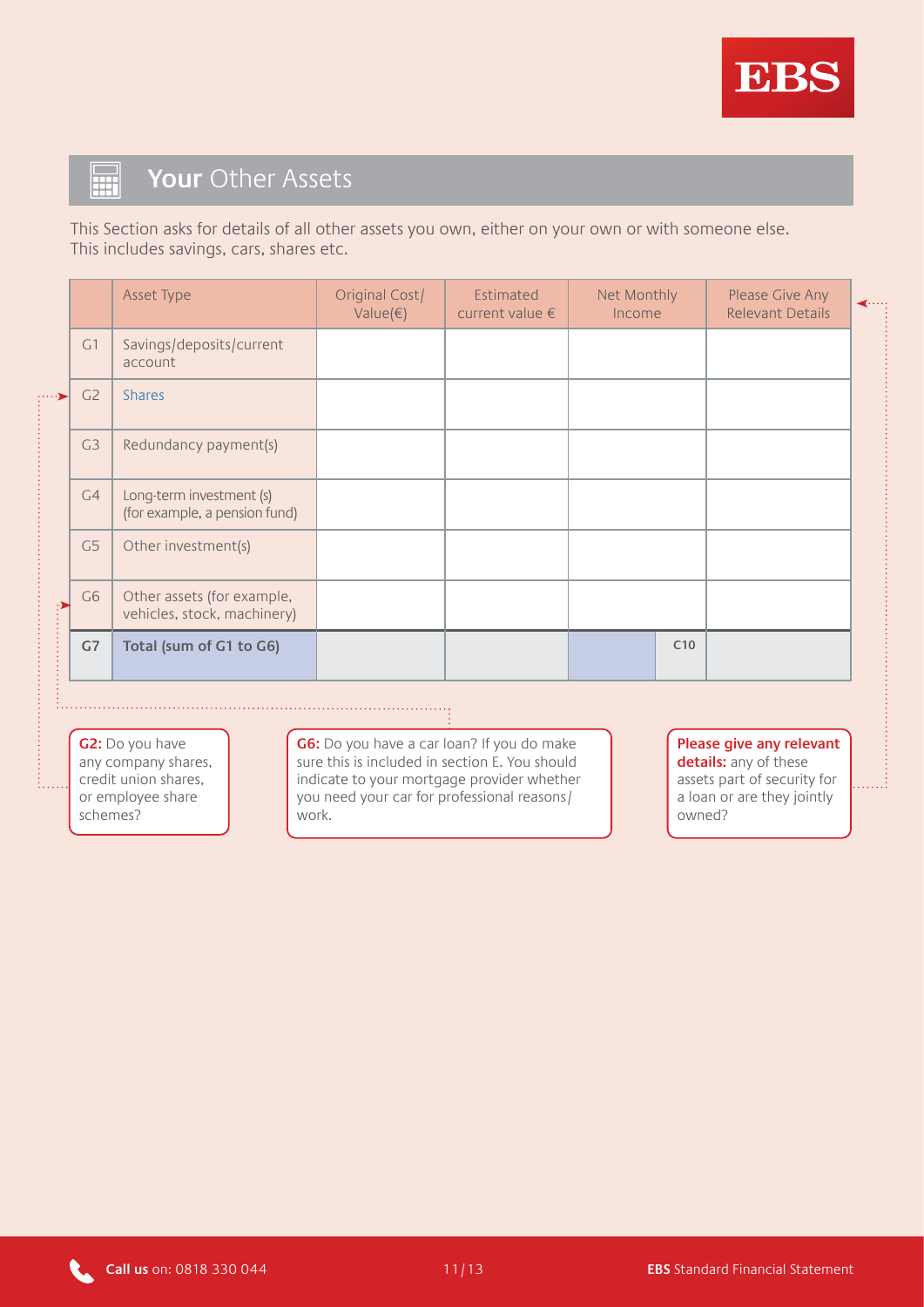

#### **Summary of Financial Situation**

This section will help you to review the figures you have inputted in sections B, C, D and E above.

To complete section H, you need to refer to the figures you provided under the relevant rows as mentioned in the table: C11, D17, B6 and E13.

This section is helping you to ensure that the previous figures are correct, for example, if your total monthly expenditure D17 is higher than your monthly income C11, you should verify the figures you have included.

| Summary of financial situation (to be completed by the borrower) |                                                     |  |  |
|------------------------------------------------------------------|-----------------------------------------------------|--|--|
| H1                                                               | <b>Total Monthly Income (C11)</b>                   |  |  |
| H2                                                               | <b>Total Monthly Expenditure (D17)</b>              |  |  |
| H <sub>3</sub>                                                   | Sub-Total (H1 minus H2)                             |  |  |
| H4                                                               | Monthly Mortgage Repayments Due (B6)                |  |  |
| <b>H5</b>                                                        | <b>Other Monthly Debt Repayments Due (E13)</b>      |  |  |
| H <sub>6</sub>                                                   | Total Surplus/Deficit (Take away H4 and H5 from H3) |  |  |

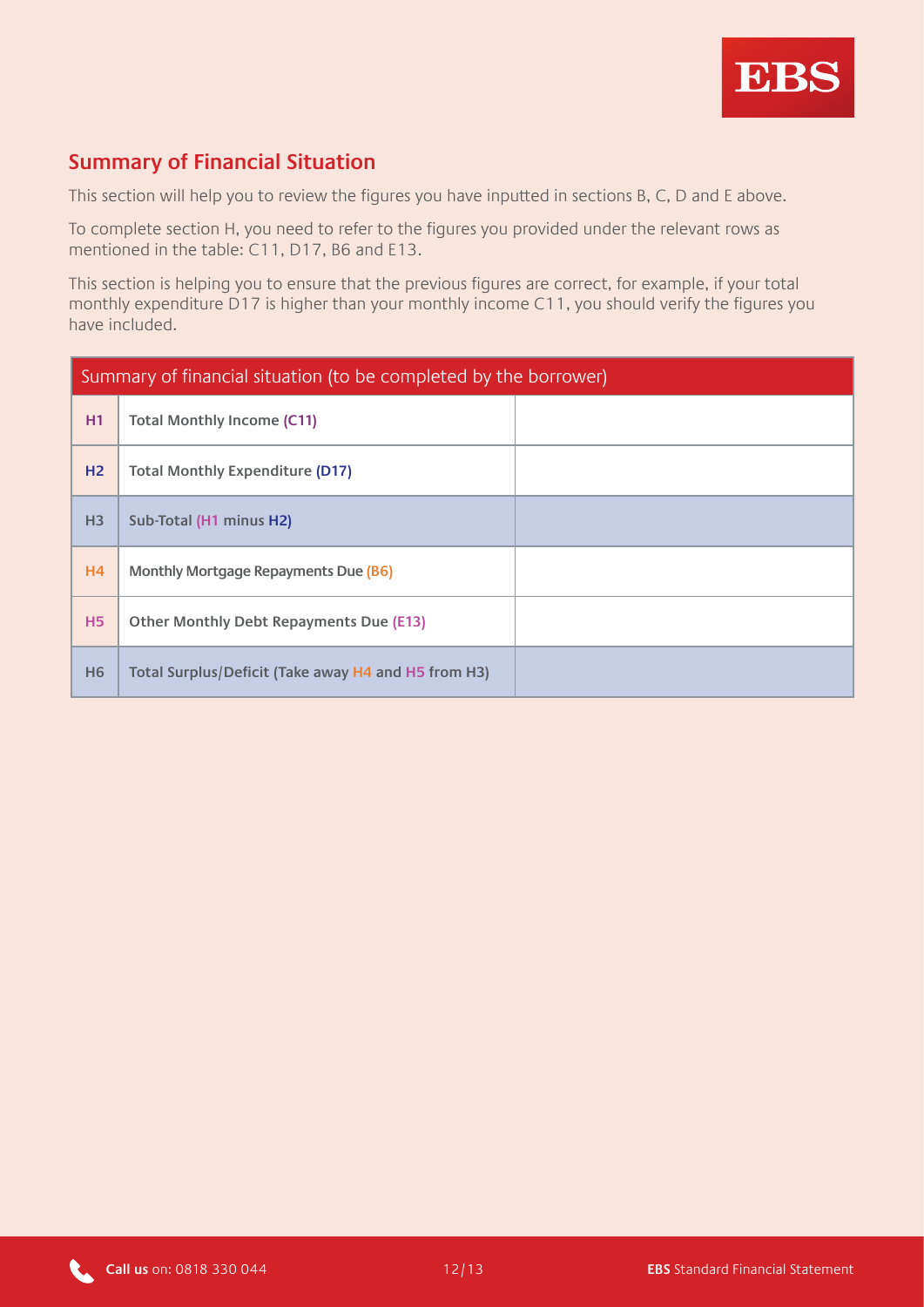

Before signing the declaration at the end of the Financial Statement, make sure that you

understand its effect.

#### **Your** Signature  $\mathcal{O}$

**I/We understand that the information provided will only be used for the purpose of assisting my lender to assess my financial situation under its Mortgage Arrears Resolution Process.** 

#### **Protecting Your Information**

Your lender will keep your information confidential and will only use this information for the purpose of assisting you in accordance with its Mortgage Arrears Resolution Process in accordance with your lender's obligations under the General Data Protection Regulation (2016/679) and Data Protection Acts 1988 to 2018.

For information in relation to how we collect personal information about you, how we use it and how you can interact with us about it, see our data protection notice in branches and online. It may change from time to time.

For more information on your rights under the Data Protection Acts, see the Data Protection Commissioner's website at www.dataprotection.ie

We will use the information you have given us to search and to share information with credit reference agencies and/or credit registers, such as the Central Credit Register, to help with applications for credit and for ongoing credit review. The credit reference agencies will hold this information on a database and it may be accessed by other financial institutions.

I declare that the information I have provided represents my/our financial situation, and commit to informing my lender if my situation changes.



**Optional**   $\mathcal{C}$ 

Where I/we have provided information which comes under the definition of special categories of personal data (information regarding Race, Ethnic Origin, Political Opinion, Religious or Philosophical beliefs, Trade Union Membership, Biometric or Genetic Data, Health, Sex Life or Sexual Orientation) and/or information relating to criminal convictions/ offences, I/we consent to its storage and use in relation to the mortgage(s) under consideration. I/we understand that the information will only be used for this purpose.

I/we may withdraw this consent at any time.



I confirm my consent to the use of my information as detailed above

Please read the declaration and sign and date the optional form to confirm you understand the information.

◢